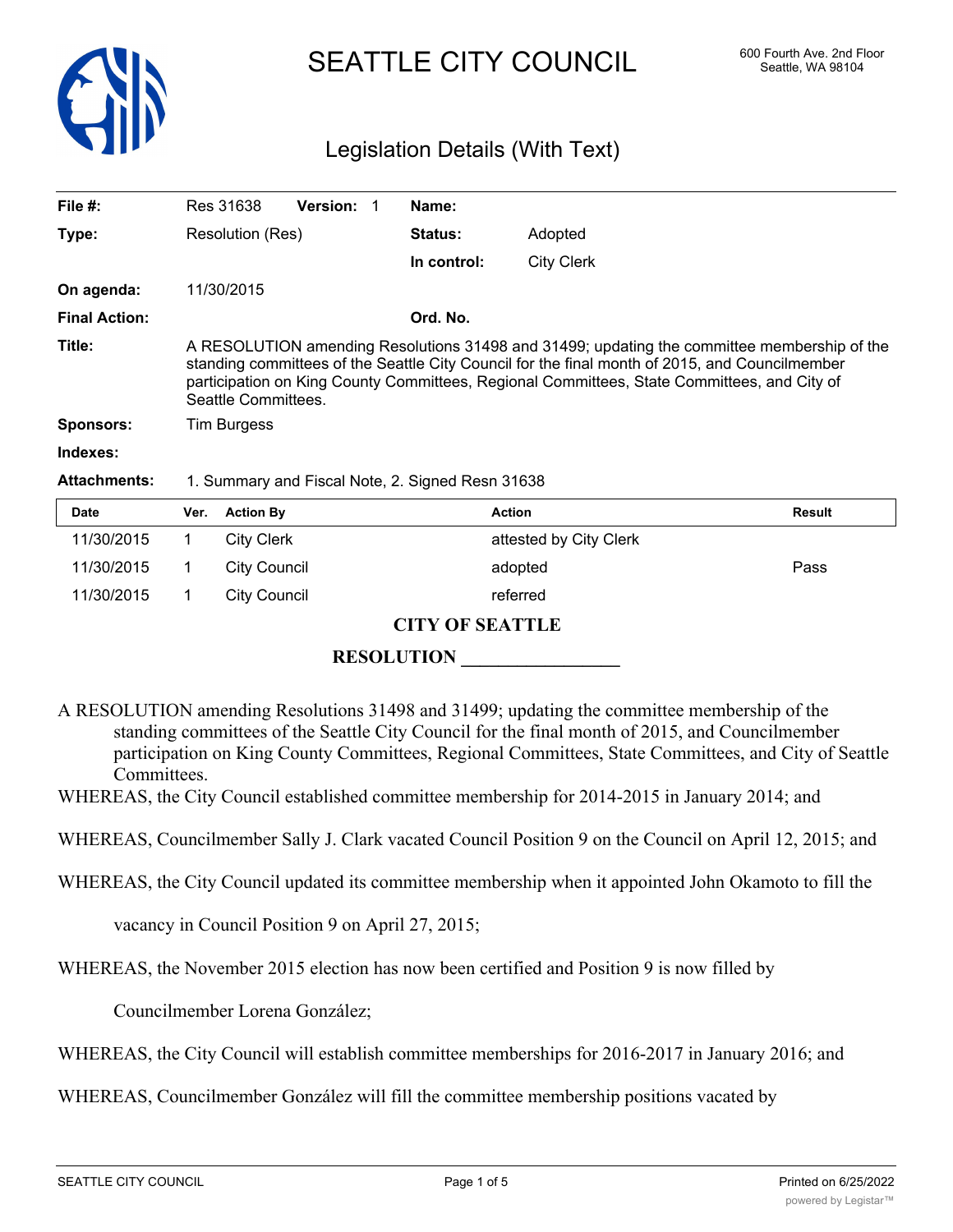Councilmember Okamoto for the remainder of 2015; NOW, THEREFORE,

#### **BE IT RESOLVED BY THE CITY COUNCIL OF THE CITY OF SEATTLE THAT:**

**Section 1.** Section 1 of Resolution 31499, as previously amended by Resolution 31579, is now further

amended as follows:

Section 1. Effective immediately and until further notice, the Seattle City Council's standing

committees, membership, and meeting times are as shown below, superseding Resolution 31349.

| <b>Standing Committee</b>                                                  | <b>Committee Members</b>                                                                                                                  | <b>Committee Meeting Days</b><br>and Times                  |
|----------------------------------------------------------------------------|-------------------------------------------------------------------------------------------------------------------------------------------|-------------------------------------------------------------|
| Education and Governance                                                   | Chair: Tim Burgess Vice-Chair:<br>Sally Bagshaw Member: ((John<br>Okamoto)) Lorena González<br>Alternate: Jean Godden                     | <sup>1st</sup> and <sup>3rd</sup> Wednesdays<br>9:30 a.m.   |
| Energy                                                                     | Chair: Kshama Sawant Vice-<br>Chair: ((John Okamoto)) Lorena 9:30 a.m.<br>González Member: Mike<br>O'Brien Alternate: Bruce A.<br>Harrell | 2 <sup>nd</sup> and 4 <sup>th</sup> Wednesdays              |
| Finance and Culture                                                        | Chair: Nick Licata Vice-Chair:<br>Jean Godden Member: Tim<br><b>Burgess Alternate: Sally</b><br>Bagshaw                                   | 2 <sup>nd</sup> and 4 <sup>th</sup> Wednesdays 2<br>p.m.    |
| Housing Affordability, Human<br><b>Services and Economic</b><br>Resiliency | Chair: ((John Okamoto)) Lorena<br>González Vice-Chair: Tom<br>Rasmussen Member: Kshama<br>Sawant Alternate: Mike O'Brien                  | 1 <sup>st</sup> and 3 <sup>rd</sup> Thursdays 9:30<br>la.m. |
| Parks, Seattle Center, Libraries<br>and Gender Pay Equity                  | Chair: Jean Godden Vice-Chair:<br>Bruce A. Harrell Member: Tom<br>Rasmussen Alternate: Kshama<br>Sawant                                   | 1 <sup>st</sup> and 3 <sup>rd</sup> Tuesdays 9:30<br>a.m.   |
| Planning, Land Use and<br>Sustainability                                   | Chair: Mike O'Brien Vice-<br>Chair: Tim Burgess Member:<br>Nick Licata Alternate: ((John<br>Okamoto)) Lorena González                     | 1 <sup>st</sup> and $3^{rd}$ Tuesdays 2 p.m.                |
| Public Safety, Civil Rights and<br>Technology                              | Chair: Bruce A. Harrell Vice-<br>Chair: Nick Licata Member:<br>Sally Bagshaw Alternate: Tim<br><b>Burgess</b>                             | 1 <sup>st</sup> and 3 <sup>rd</sup> Wednesdays 2<br>p.m.    |
| Seattle Public Utilities and<br>Neighborhoods                              | Chair: Sally Bagshaw Vice-<br>Chair: Kshama Sawant Member:<br>Bruce A. Harrell Alternate: Tom<br>Rasmussen                                | $2nd$ and 4 <sup>th</sup> Tuesdays 2 p.m.                   |

2nd and 4th Tuesdays 9:30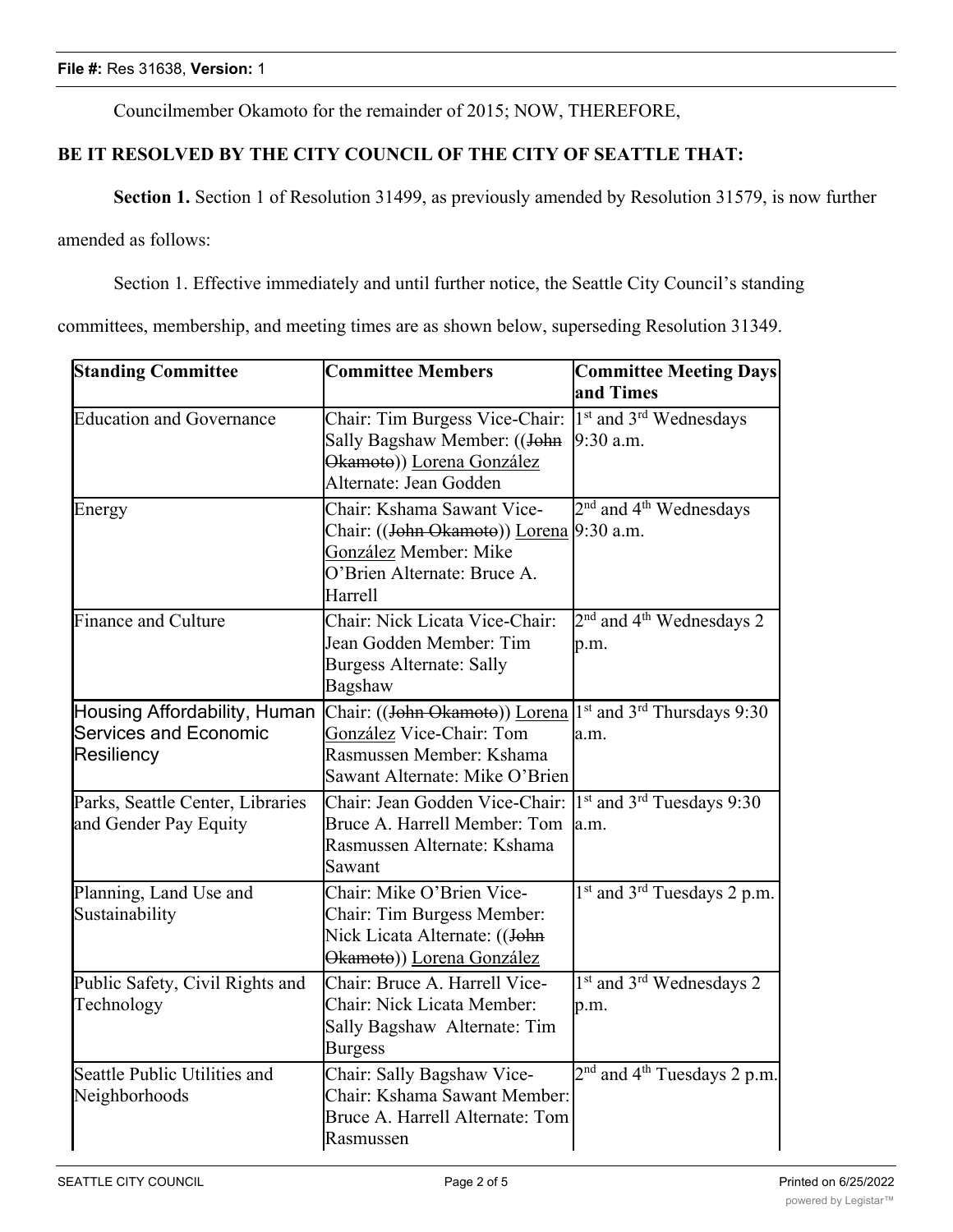Neighborhoods

| Transportation | Chair: Tom Rasmussen Vice-<br>Chair: Mike O'Brien Member:<br>Jean Godden Alternate: Nick<br>Licata | $2nd$ and 4 <sup>th</sup> Tuesdays 9:30<br>a.m. |
|----------------|----------------------------------------------------------------------------------------------------|-------------------------------------------------|

Chair: Kshama Sawant Member:

**Section 2.** Section 1 of Resolution 31498, as previously amended by Resolution 31579, is now further

amended as follows:

Section 1. Effective immediately and until further notice, Seattle City Councilmembers will participate

on the following King County Committees, Regional Committees, State Committees, and City of Seattle

Committees, superseding Resolution 31350.

#### **A. King County Committees**

| Committee                                                     | <b>Councilmembers</b>                                                                  |
|---------------------------------------------------------------|----------------------------------------------------------------------------------------|
| King County Board of Health                                   | Nick Licata ((John<br>Okamoto)) Lorena<br>González Kshama Sawant<br>Alt: Sally Bagshaw |
| King County Committee to End Homelessness Governing Board     | (John Okamoto)) Lorena<br>González                                                     |
| Growth Management Planning Council of King County<br>(GMPCKC) | Mike O'Brien Tim<br>Burgess Alt: Nick Licata                                           |
| <b>GMPCKC Executive Committee</b>                             | Mike O'Brien Alt: Tim<br><b>Burgess</b>                                                |
| King County Regional Policy Committee                         | ((John Okamoto)) Lorena<br>González Kshama Sawant<br>Alt: Sally Bagshaw                |
| King County Regional Transit Committee                        | Tom Rasmussen Mike<br>O'Brien Alt: Jean<br>Godden                                      |
| King County Regional Water Quality Committee                  | Jean Godden Kshama<br>Sawant Alt: Tim Burgess                                          |
| King County Flood Management Advisory Committee               | Sally Bagshaw                                                                          |

#### **B. Regional Committees**

| <b>Committee</b>                                  | <b>Councilmembers</b>               |
|---------------------------------------------------|-------------------------------------|
| Advisory Council on Aging and Disability Services | ((John Okamoto)) Lorena<br>González |
| Economic Development District (EDD)               | ((John Okamoto)) Lorena<br>González |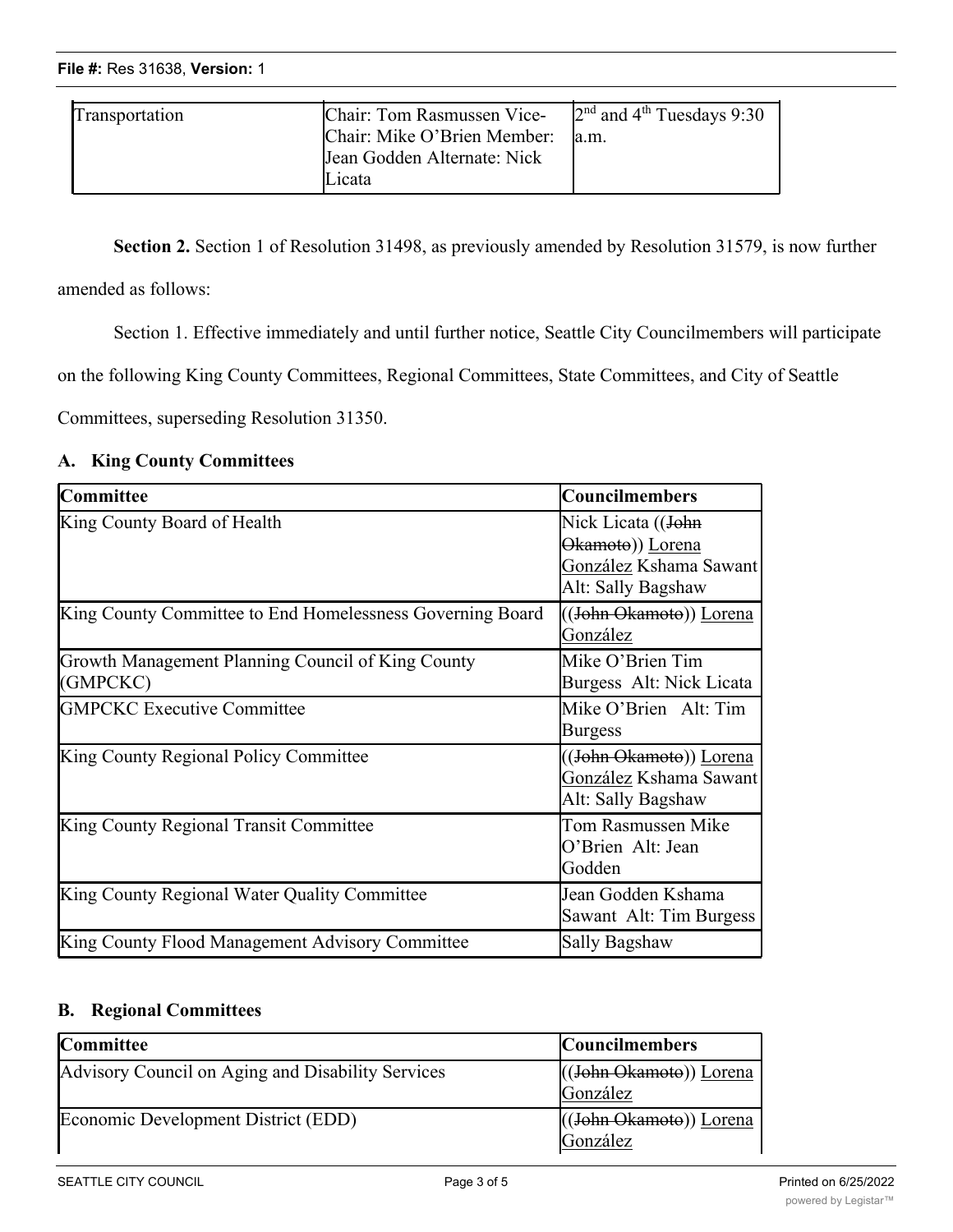| <b>Enterprise Seattle</b>                                                                                          | Bruce A. Harrell                                                                                                 |
|--------------------------------------------------------------------------------------------------------------------|------------------------------------------------------------------------------------------------------------------|
| Law Enforcement Assisted Diversion Policy Coordinating Group                                                       | Sally Bagshaw                                                                                                    |
| Puget Sound Regional Council (PSRC) Executive Board                                                                | Bruce A. Harrell Tim<br><b>Burgess Tom Rasmussen</b><br>Alts: ((John Okamoto))<br>Lorena González Jean<br>Godden |
| PSRC Growth Management Policy Board                                                                                | Sally Bagshaw Tim<br>Burgess Alt: ((John<br>Okamoto)) Lorena<br>González                                         |
| <b>PSRC Operations Committee</b>                                                                                   | Jean Godden                                                                                                      |
| <b>PSRC Transportation Policy Board</b>                                                                            | Mike O'Brien Tom<br>Rasmussen Alt: Jean<br>Godden                                                                |
| Regional Food Policy Council                                                                                       | Mike O'Brien                                                                                                     |
| Regional Law Safety & Justice Committee                                                                            | Bruce A. Harrell                                                                                                 |
| SeaShore Transportation Forum                                                                                      | Tom Rasmussen                                                                                                    |
| Seattle Convention and Visitors Bureau                                                                             | Sally Bagshaw                                                                                                    |
| <b>Trade Development Alliance</b>                                                                                  | Jean Godden Bruce A.<br>Harrell Alt: ((John<br>Okamoto)) Lorena<br>González                                      |
| Watershed Forums: WRIA 7: Tolt-Snohomish WRIA 8: Cedar-I Kshama Sawant Kshama<br>Washington WRIA 9: Green-Duwamish | Sawant Sally Bagshaw                                                                                             |

### **C. State Committees**

| <b>Committee</b>                             | <b>Councilmembers</b>                    |
|----------------------------------------------|------------------------------------------|
| Association of Washington Cities (AWC) Board | Tom Rasmussen ((John<br>Okamoto)) Lorena |
|                                              | González                                 |

## **D. City of Seattle Committees**

| Committee                                                  | <b>Councilmembers</b> |
|------------------------------------------------------------|-----------------------|
| Audit Committee                                            | Nick Licata           |
| Bridging the Gap Levy Oversight Committee                  | Tom Rasmussen         |
| City Employees' Retirement System, Board of Administration | Nick Licata           |
| Debt Management Policy Advisory Committee                  | Nick Licata           |
| Domestic Violence Prevention Council                       | Bruce A. Harrell      |
| Families and Education Levy Oversight Committee            | <b>Tim Burgess</b>    |

Licata